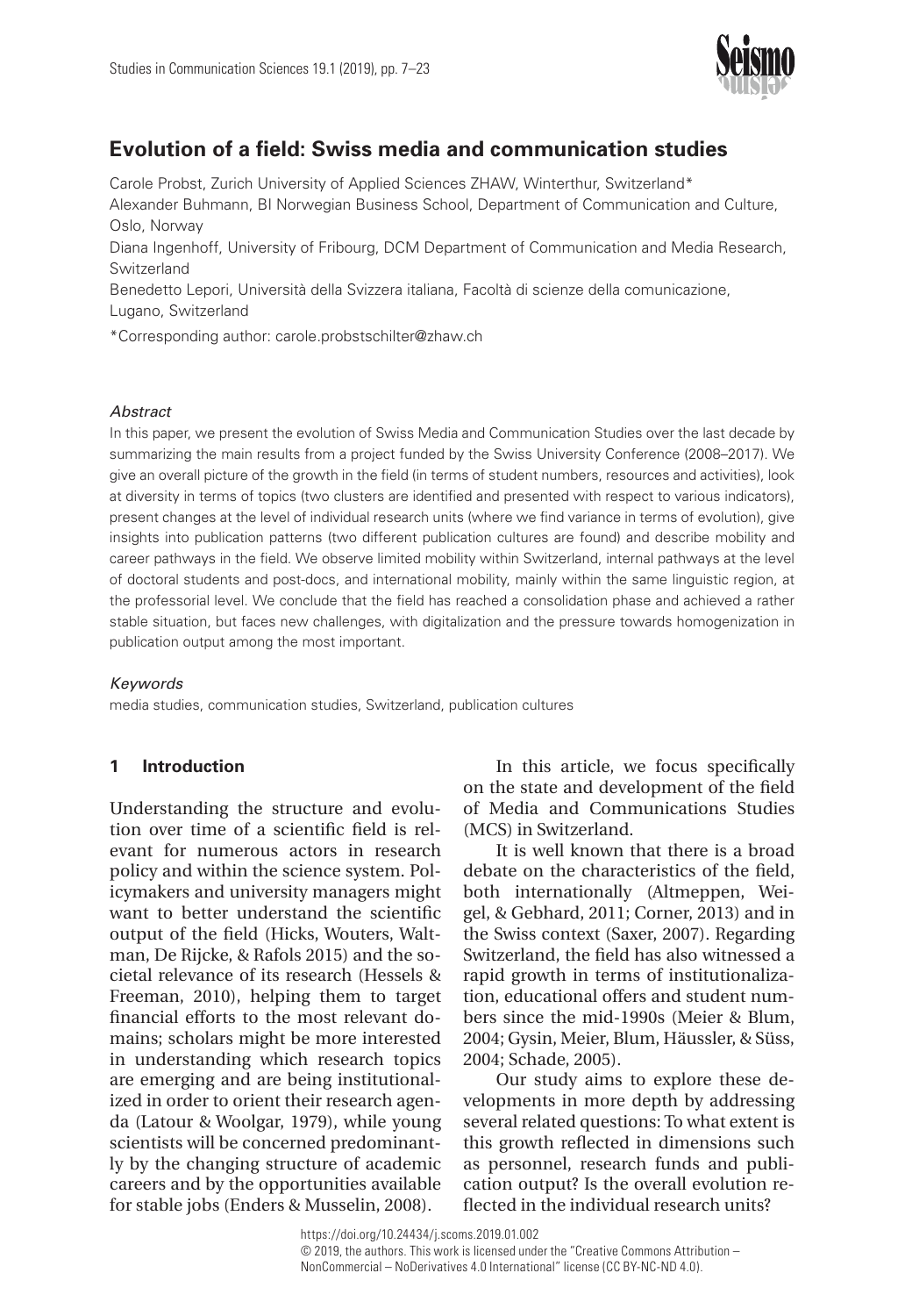Many researchers in the field might consider themselves part of a sub-community of MCS, as the field covers a wide range of topics. What differences do we observe between units in terms of topical orientation and activity profiles? To what extent does this orientation in terms of topics influence the activities and resources of individual research units?

In their daily work or when looking at colleagues, researchers in the field notice pressure for more publication in international journals. Is this a common expectation in the field of MCS, and are international journal publications really the gold standard? Also, are specific subfields more susceptible to this pressure?

Furthermore, such pressures may vary significantly for senior, mid-level, and junior researchers depending on their embedding in the career structure—specifically considering the steep hierarchies, small number of professors with stable positions at the top (often hired from abroad) and overabundance of postdoctoral researchers with insecure positions at the bottom, which is common to Swiss academia (SBFI, 2014). But, looking at MCS specifically: Are there typical career pathways that can be identified? Where do people in the field come from, and where are they going to?

These are questions we address in this article. In order to do so, we summarize the main results from two projects funded by the Swiss University Conference in the years 2008–2011 and 2013–2017 respectively, as part of a national program measuring research performance in the humanities and social sciences. Specifically, the projects aimed to map and characterize the complex, multidisciplinary field of MCS in Switzerland and to develop indicators for measuring its research output, taking into consideration the heterogeneity of topics and activities.

Our research shows that, similarly to other countries, in terms of their total activities Swiss MCS have seen a rapid development starting in the 1990s (see section 3, below). In addition, topical diversity and different sub-communities can be observed (section 4). With the results of our

studies, we are able to offer an in-depth analysis of the overall development over the last decade. We thus look at how individual units differ in terms of their activity profiles and their development over time (section 5), with a focus on publications (section 6) and on career structures (section 7).

Our analysis therefore depicts the complexity of evolution in the field, which lies at the crossroads between the pressure of global standards regarding international publication activities and careers, societal needs for education and relevance of research and, finally, the lasting cultural and disciplinary differences within the field. The complexities and struggles we describe are likely to have a deep impact on our scholarly activities in the future.

# **2 Measuring research units through their activities: Methodology and data**

Our project focused on evaluating the field of communication science and media research and was developed in close collaboration with the Swiss Association of Communication and Media Research (SACMR). Our central units of analysis are research units. We define these as "organized groups of researchers that are officially recognized by the higher education institution (e.g., institutes, departments, or chairs), display some level of internal organization and are responsible for managing their own budget" (Buhmann, Ingenhoff, & Lepori, 2015, p. 271, see also Lepori et al., 2011; Larédo & Mustar, 2000).

*Indicators*. Measuring activities, such as those in research, teaching and industry transfer, in the diverse field of social sciences and humanities, requires an approach that goes beyond publication lists and funding. We therefore opted for "activity profiles", a multi-dimensional approach respecting the multi-activity and multi-product nature of research units (Larédo & Mustar, 2000; van Vught, 2009; Schmoch, Schubert, Jansen, Heidler, & von Görtz, 2010; Braam & van den Besselaar, 2010). In order to produce a balanced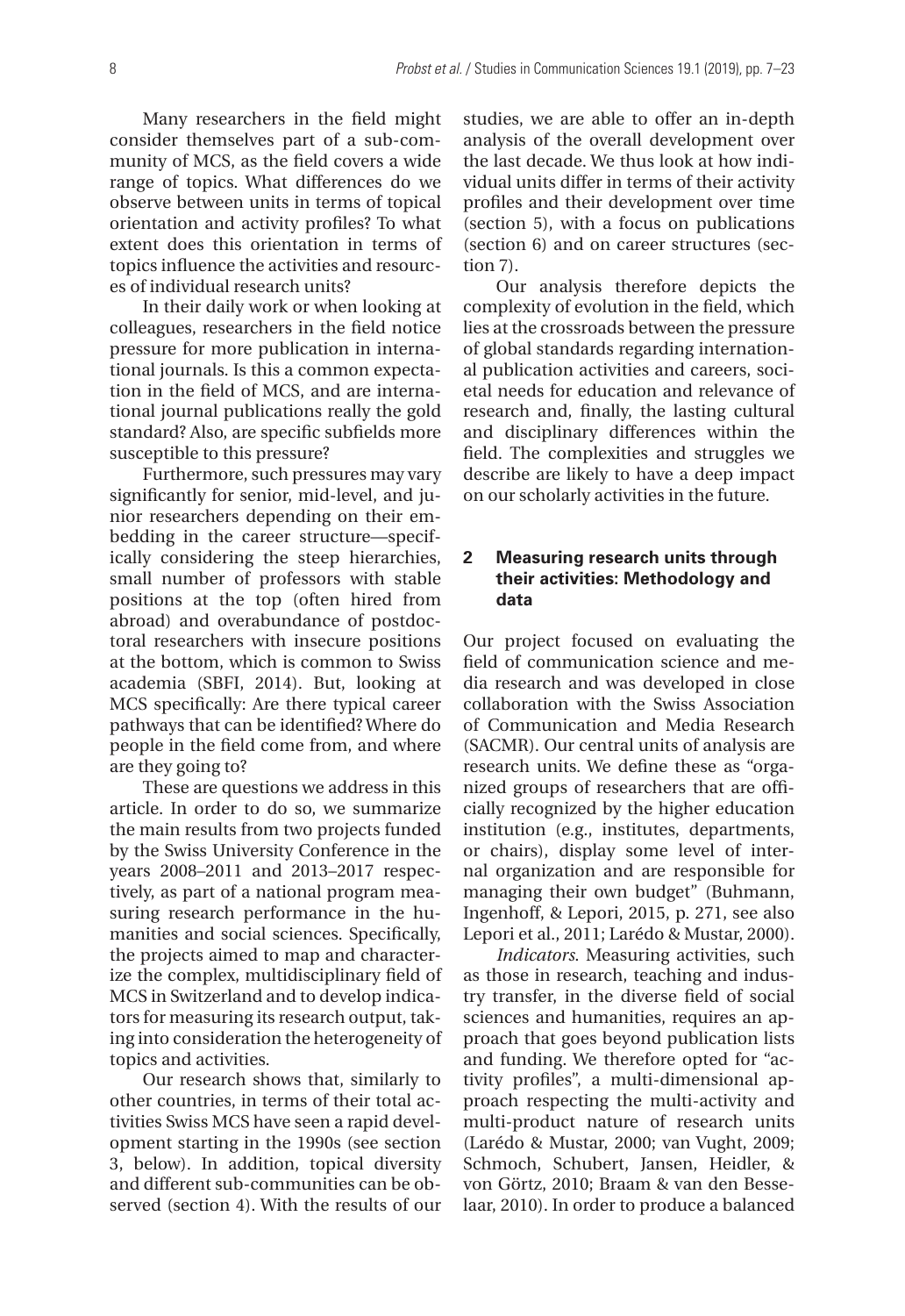| Dimension                                   | Indicators                                                                                                                                                                                                                                                                                                            |  |  |  |  |
|---------------------------------------------|-----------------------------------------------------------------------------------------------------------------------------------------------------------------------------------------------------------------------------------------------------------------------------------------------------------------------|--|--|--|--|
| Subject topics*                             | A comprehensive list of MCS research topics derived from the topics mentioned in the so-called Swiss<br>KMW Atlas, <sup>a</sup> as well as from the common divisions and working groups within the ICA and DGPuK. Heads of<br>units were asked to indicate their importance for their unit using a three-point scale. |  |  |  |  |
| <b>Fducation and</b><br>transfer activities | <i>Educational activities</i> **. For each level (bachelor, master, and continuing education), number of hours orga-<br>nized, number of hours taught, number of supervised theses                                                                                                                                    |  |  |  |  |
|                                             | <i>Public and private sector transfer*:</i> Board memberships, research reports, presentations, funds**                                                                                                                                                                                                               |  |  |  |  |
| Scientific production                       | <i>Scientific output</i> **. Number of publications (differentiated by outlet: articles, book chapters, monographs,<br>edited books), language of publication, number of conference presentations                                                                                                                     |  |  |  |  |
|                                             | Community recognition*: Keynote speeches, edited special issues, executive board memberships in scholarly<br>associations, advisory board memberships in scholarly journals, research grants from agencies supporting<br>basic research                                                                               |  |  |  |  |
|                                             | <i>Research training</i> **: Number of PhD students, organized PhD courses, finished PhD theses, number of PhD<br>publications, conferences, and duration of PhD studies abroad                                                                                                                                       |  |  |  |  |
| Resources                                   | <i>Size</i> **: Total number of full-time equivalent positions (FTE)                                                                                                                                                                                                                                                  |  |  |  |  |
|                                             | Composition of personnel**: External vs. internal personnel; PhDs, post-docs, professors                                                                                                                                                                                                                              |  |  |  |  |
|                                             | Acquired funding**: Total of acquired funds in Swiss Francs (CHF)                                                                                                                                                                                                                                                     |  |  |  |  |

Table 1: Dimensions and indicators for mapping Swiss MCS

Source. Swiss Federal Statistical Office (data in the field «Kommunikations- und Medienwissenschaft» (universities) and «Kommunikation» (universities of applied sciences). ahttps://sgkm.ch/en/about-us/kmw-atlas (21.02.2019). \*data for 2009, \*\*data for 2009–2013.

picture of the various activities and outcomes, we derived four main dimensions and operationalized them using a wide range of indicators (see Table 1).

*Institutional units.* In general, we consider units that are institutionally recognized, but are sufficiently coherent in terms of topics, like chairs or institutes; faculties (at USI Lugano) and departments (in Zurich and Fribourg) are therefore divided into sub-units. In German-speaking universities this frequently corresponds to the chair level (professor plus research group), while in universities like USI it corresponds to the institute level (with several professors sharing topics and resources).

*Sample and timeframe*. Two data collections have been undertaken with different timeframes and slightly different samples and indicators.

Data collection 1 refers to the year 2009 (2005–2009 for scientific publications) and covers 22 research units including all units in Bern, Fribourg, Lugano, Neuchâtel and St. Gallen, as well as most of the units in Zurich; among the universities listed in the Swiss KMW Atlas<sup>1</sup>, only Basel and Geneva are missing from our sample. In contrast, the sample is far from representative for

universities of applied sciences, where only one unit among the seven listed in the SACMR KMW Atlas is included. All indicators listed in Table 1 were collected.

Data collection 2 refers to the years 2009–2013 and therefore provides a longitudinal view of the evolution of the field. The sample was composed of 22 units; compared with the first sample, only two units in Zurich are included, but the Department of Communication in Fribourg was split to provide a more precise analysis. The units' data were mostly quantitative, such as educational volume, students, degrees, staff and funding.

These data also include a detailed analysis of the careers of people working at these units for the period 2009–2013 that allows an in-depth analysis of recruitment and career paths in the field.

Finally, we turn to the Swiss Federal Statistical Office for the number of students in the field of communication and media for the whole period from 1981 to 2016, in order to provide a longer perspective on the evolution of the field.

While our main data do not go beyond 2013, we argue below that they concern a period following the big wave of expansion of the field in the late 1990s and early 2000s and, therefore, can be considered as fairly

<sup>1</sup> <https://sgkm.ch/en/about-us/kmw-atlas> (21.02.2019)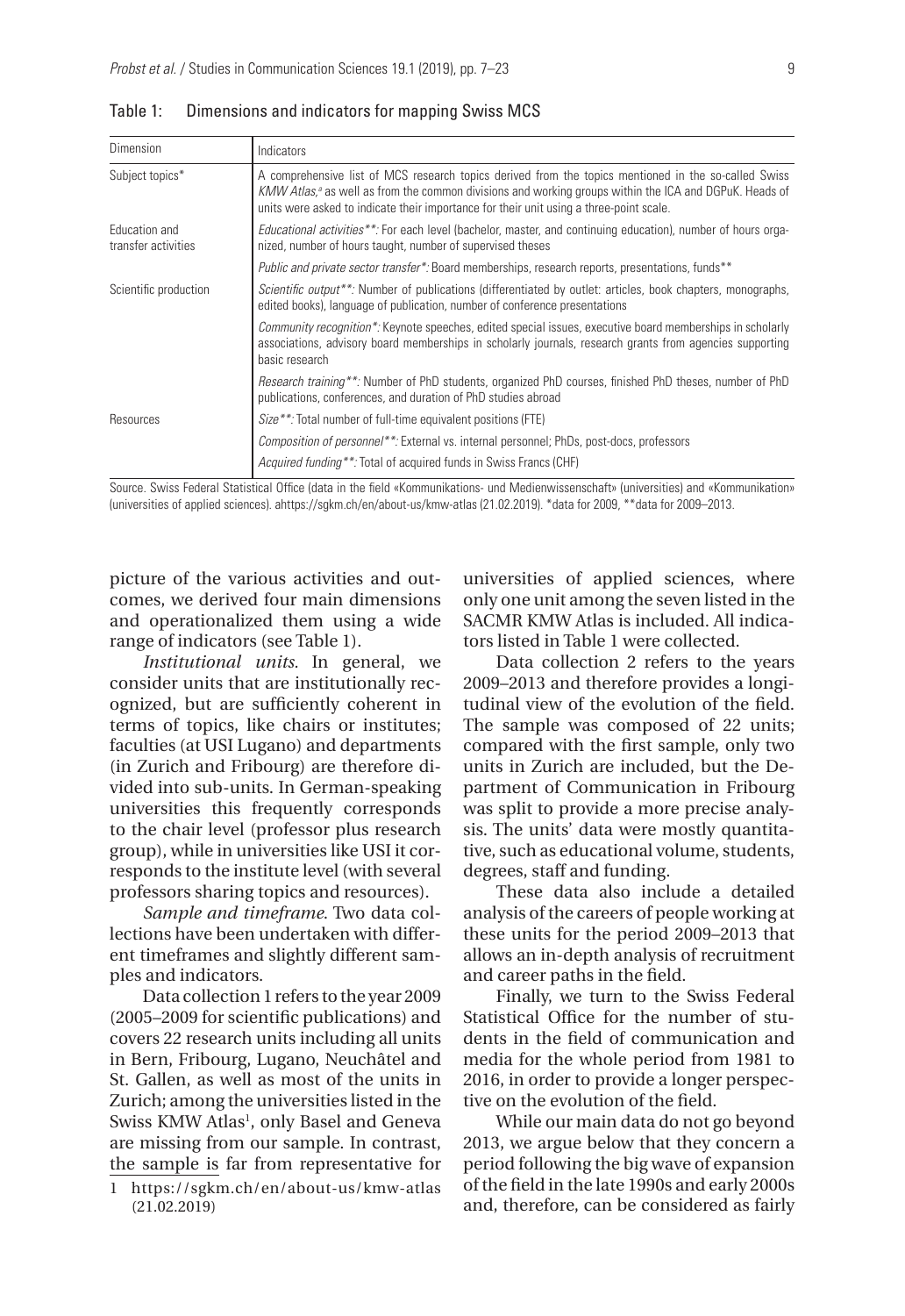representative of the current situation. An update to inform on more recent developments would, however, be interesting.

*Data sources*. Data were collected from a wide variety of sources: Websites, CVs, and self-maintained web profiles of researchers (published on the internet or social networks such as LinkedIn, ResearchGate and Xing), survey questionnaires (first phase only) to staff members and heads of research units, publication lists, and course books.

For more in-depth discussions and detailed information on the project and on the construction of the instrument, please refer to previous articles of the authors (Probst, Lepori, & Ingenhoff, 2010; Probst, Lepori, De Filippo, & Ingenhoff, 2011; Lepori et al., 2011; Lepori, Probst, & Ingenhoff, 2012; Buhmann et al., 2015; Wise, Lepori, Ingenhoff, & Buhmann, 2015; Lepori, Wise, Ingenhoff, & Buhmann, 2016; Buhmann, Lepori, & Ingenhoff, 2017).

## **3 The overall evolution in terms of resources and activities**

### **3.1. The field's institutional evolution**

In Switzerland, even though the first courses in journalism were taught at the universities of Zurich and Fribourg at the beginning of the last century (Gysin et al., 2004), until the mid-1990s, the field was only weakly institutionalized and had just a few professors mainly in Fribourg and Zurich (Bonfadelli, 2007).

The development of the field started in the 1990s and involved different processes: the creation of units within departments of social sciences explicitly oriented towards communication, the creation of dedicated curricula in communication (as self-standing curricula or as a specialization within broader curricula in social sciences and humanities) and, starting around 2000, the expansion of MCS also to the newly created universities of applied sciences (Lepori, 2008).

From the mid-1990s, the educational offer in Zurich was expanded, while new curricula or institutes in communication

were opened at the universities of Basel (1995), St. Gallen (1998), Geneva (1999) and Lucerne (2002). In 1996, the Faculty of Communication Sciences at the Università della Svizzera italiana (USI) in Lugano opened its doors to the first students. By 2000, five different places already offered the possibility to study MCS (Süss, 2000). Since then, the evolution of the field has been more gradual.

The evolution of student numbers illustrates this development. Data from the Swiss Federal Statistical Office (SFSO) presented in Figure 1 need to be read with care since they include only students enrolled in curricula explicitly labelled as communication, and exclude educational offerings within other curricula, like in Bern and St. Gallen, as well as expanding offerings at the master's level and in postgraduate education; nevertheless, they provide a useful temporal picture.

We first observe that before 1996 only Fribourg offered a minor in communication. A rapid increase in the number of students started in 1996 with the new educational offerings at the University of Zurich and at USI in Lugano. The peak between 2001 and 2002 can probably be explained by the unmet demand of previous years when suitable education offers were lacking in the field. After a slight drop from this peak, from 2004 onwards student numbers steadily increased for a decade. Starting in 2014, the number of new enrolments started to decrease in all universities, possibly pointing to a loss of attractiveness of the field.

## **3.2. A more fine-grained view for the period 2009–2013**

Our data provide a more fine-grained view of the field's activities and of their evolution, albeit for a rather short period of time.

As shown in Table 2, during the period from 2009 to 2013, which was rather stable in terms of student numbers, we see an increase in total full-time equivalent positions (FTE) of 22%, which is stronger at the professorial (+25%) and senior (+22%) levels than at the junior level (+15%). This increase can be interpreted as a sort of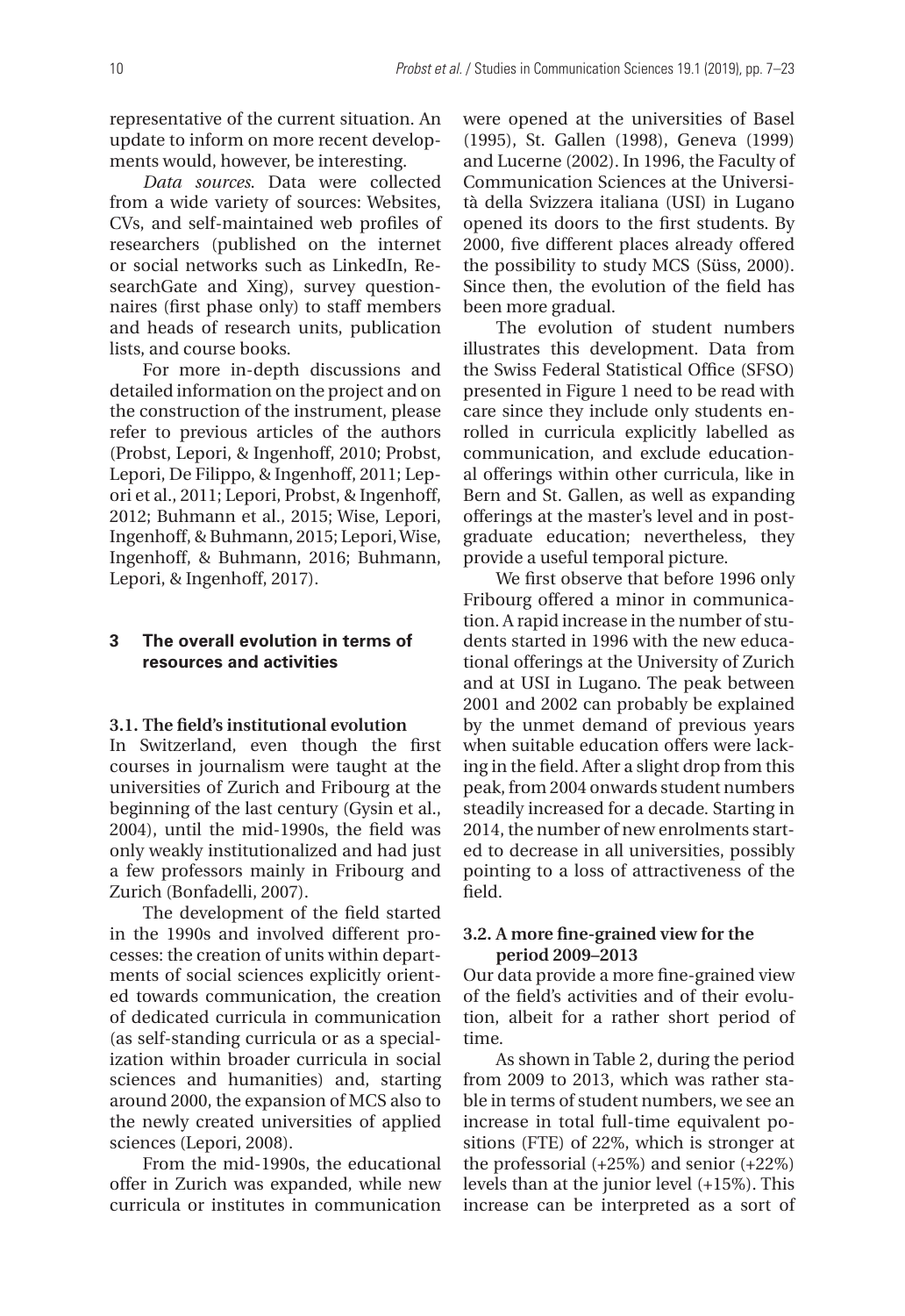



|                      | 2009    | 2010    | 2011           | 2012    | 2013    |
|----------------------|---------|---------|----------------|---------|---------|
| <b>Total FTF</b>     | 113.86  | 122.94  | 127.55         | 130.75  | 138.42  |
| Professorial FTF     | 27.91   | 30.11   | 31.68<br>31.76 |         | 35.02   |
| Senior FTE           | 39.1    | 42.48   | 45.74          | 47.09   | 49.48   |
| Junior FTF           | 46.85   | 50.14   | 50.13          | 51.9    | 53.92   |
| Third-party funds    | 4052298 | 3871500 | 3446317        | 4759047 | 4640299 |
| Publications         | 231     | 161     | 151            | 182     | 215     |
| BA students enrolled | 585     | 579     | 581            | 593     | 568     |
| MA students enrolled | 381     | 413     | 420            | 385     | 387     |
| PhD students         | 62      | 67      | 80             | 76      | 84      |
| BA theses supervised | 236     | 209     | 255            | 234     | 270     |
| MA theses supervised | 84      | 116     | 120            | 139     | 162     |

*Source:* Wise, Lepori, Ingenhoff, and Buhmann (2015); total for 22 units.

catching up of human resources with the rapid increase of student numbers in the previous years. We discuss below, in section 5, the evolution of individual units.

In this 5-year period, the amount of third-party funds gained by these units also increased by 15%, but with variations, explained by the life cycles of larger research contracts. Here, however, a shift has taken place: While the amount of competitive research funds (mostly from the Swiss National Science Foundation – SNSF) has

increased by 73%, contract funds have decreased by 41%. This change is essentially due to two units, which were strongly oriented towards contract research and moved towards a more balanced composition of external funds. In 2009, third-party funds were equally divided between competitive and contract, while in 2013 three-quarters of funds were competitive, mostly from SNSF. This signals the establishment of MCS as a recognized academic discipline in the Swiss context, which is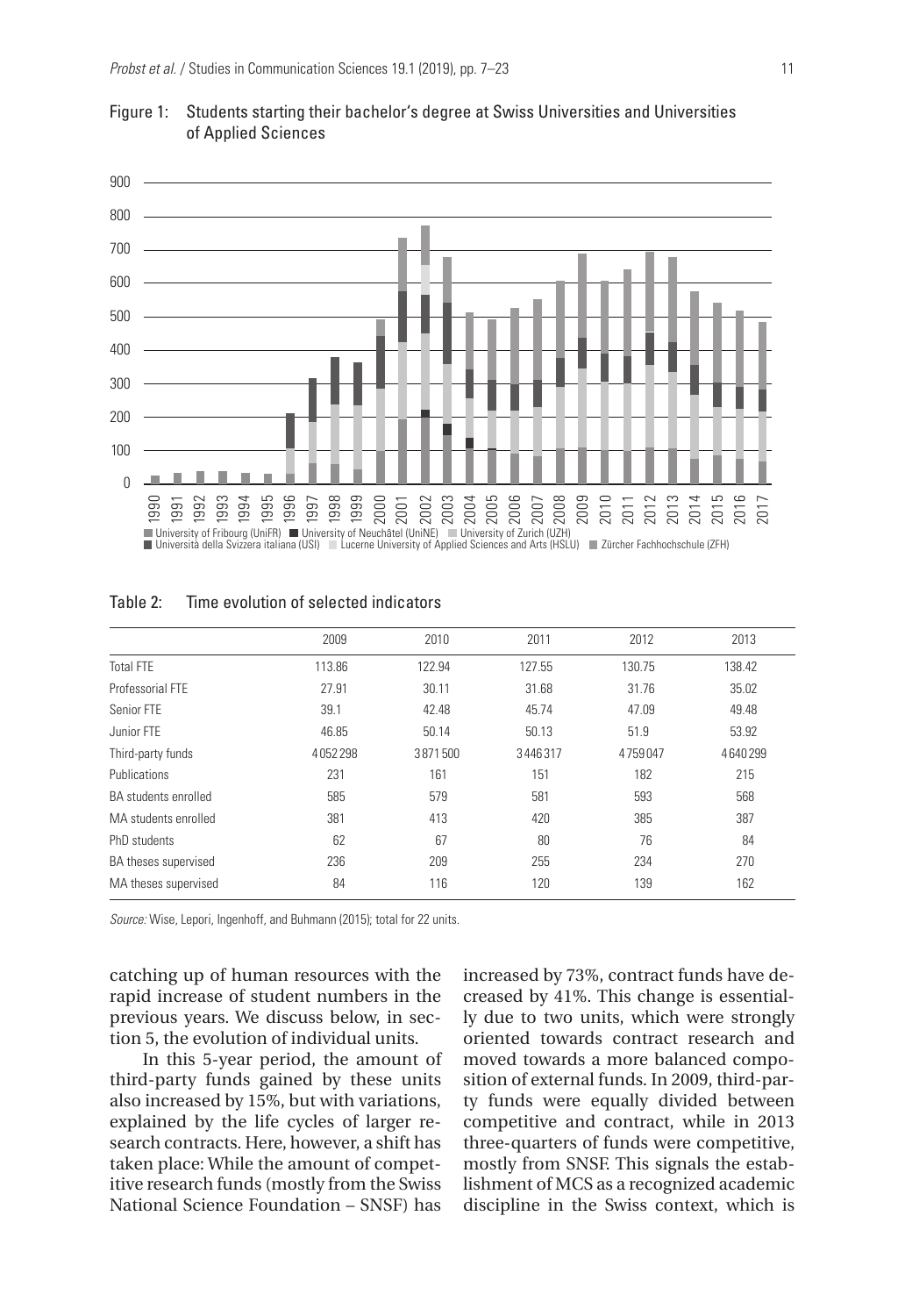confirmed by the fact that from 2012 the main SNSF decision-making body also included a representative of the discipline.

Concerning publications, the evolution in the 5-year period showed some variation, with a decrease of 35% between 2009 and 2011, followed by an increase of 42% by 2013 (see section 6 for more details).

The number of students enrolled at the bachelor's and master's level remained rather stable, as did the number of teaching hours. At the PhD level, however, the number of students (as well as graduates) increased by 35%. An important increase is visible in the number of master's theses supervised by members of the research units, which nearly doubled in the 5-year window, reflecting the establishment of the Bologna model from the mid-2000s onwards.

So overall, after an important growth period from the mid-1990s to the mid-2000s, the field of MCS seems to have settled. The growth in student numbers was followed by a growth at the staff level, accompanied by a slight growth in funding and a more important growth in the number of PhD students (Wise et al., 2015). It remains to be understood what consequence the decrease in the student numbers from 2014 will have on the future evolution of the field.

### **4 Topical diversity**

The field of Media and Communication Studies (MCS) is considered to be rather young in its institutionalization (Rogers, 1994; Meyen & Löblich, 2006; Saxer, 2007), of an interdisciplinary character, influenced by a wide range of other fields (Schramm, 1983; Putnam, 2001; Wilke, 2016) and characterized by the presence of different sub-communities (O'Sullivan, 1999; Reardon & Rogers, 1988; Rice, Borgman, & Reeves, 1988; Leydesdorff & Probst, 2009; Olivesi, 2006). This leads to a certain level of diversity in the field, which is confirmed also by recent meta-discussions (Corner, 2013; Couldry, 2013; Donsbach, 2006; Gray & Lotz, 2013).

As specific studies on Switzerland have shown, the situation is similar to that discussed in the international community, with the heterogeneity even increased by the presence of three main national languages (Bonfadelli & Bollinger, 1987; Lepori et al., 2011; Lepori et al., 2012). Research profiles of universities and research units cover a wide range of topics: mass communication, interpersonal communication, media history, language/social interaction, organizational communication and political communication, to give a few examples (see Probst & Lepori, 2007). Besides topical diversity, the various units also differ regarding their mission, e.g., in teaching load or quantity of research.

The literature in sociology of science strongly suggests that cognitive and material practices of science are interrelated (Latour & Woolgar, 1979; Becher & Trowler, 2001), and that therefore differences in research topics correspond to systematic differences in the patterns of activities, outputs and resources.

To explore this relationship, we performed a cluster analysis based on the rating of the importance of different subject topics by the heads of the research units, focusing on the university sector (excluding universities of applied sciences). The analysis refers to the year 2009 for 21 units in universities.

This analysis yielded two clusters of units (see Buhmann et al., 2015). *Classical fields of media and communication research* (CMCR) is a cluster situated in the more traditional MCS topics such as mass communication, journalism studies or media audiences, reception and effects, referring to the classical theories of MCS. *Emerging fields of media and communication research* (EMCR) is a cluster of research units that are interested in more recently developed topics, such as intercultural communication, visual communication or health communication, also referring to a wide variety of concepts from other fields such as psychology, philosophy, language/rhetoric, business studies, and neurosciences. These two clusters are of rather similar size in terms of staff (67.4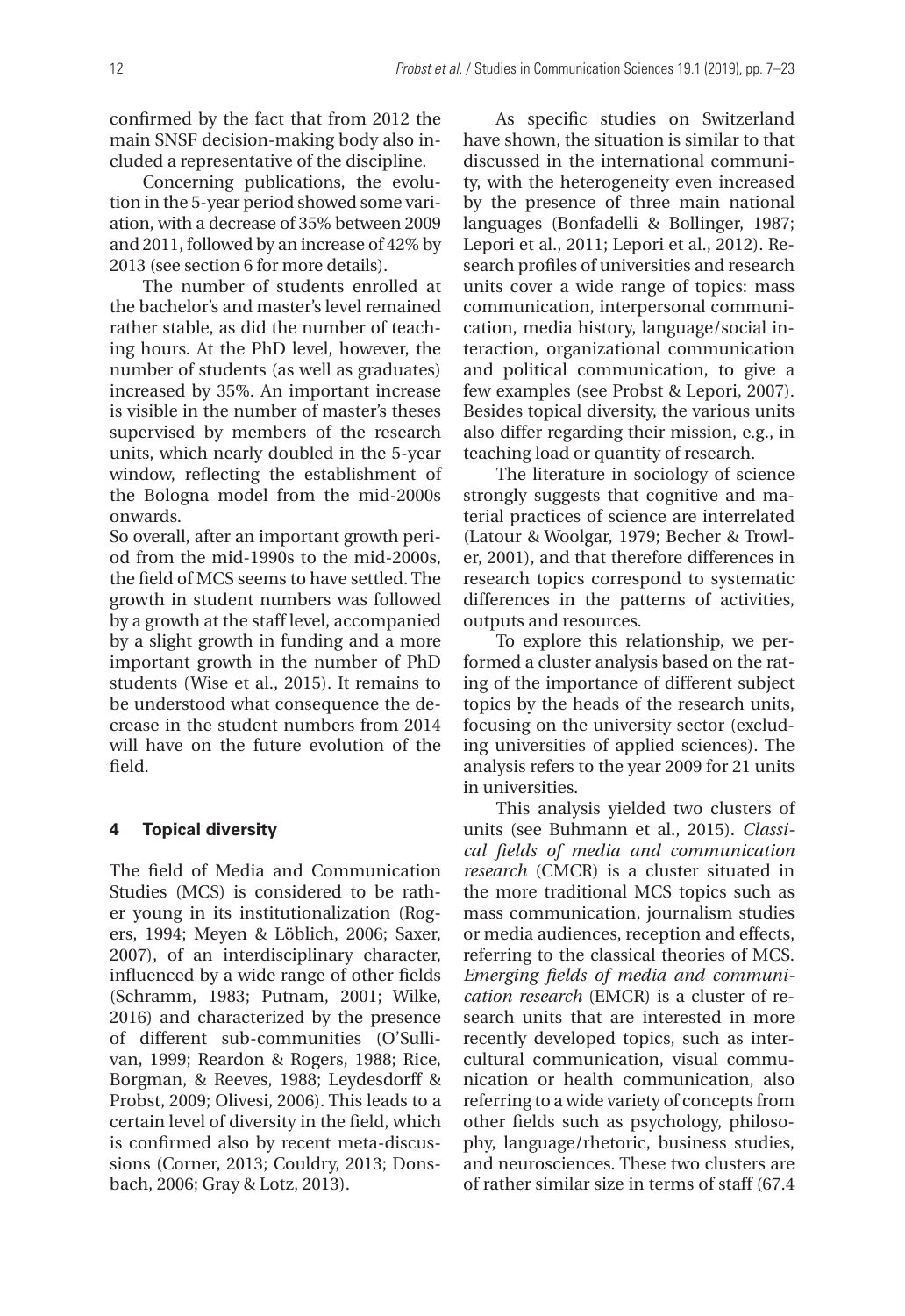FTEs in CMCR vs 62.3 FTEs in EMCR) and they consist of 10 and 11 units respectively.

To explore the relationship between different topic profiles on the one hand and resources and activities on the other, we can further compare the two clusters on a variety of variables. Units within the two clusters differ in terms of the dimensions of activities and resources. Concerning the *size in terms of staff* and measured by the median of FTE2 , EMCR units are slightly larger (median of 6.6 FTE) than CMCR units (5.1), which is explained mainly by a difference at the level of PhD / assistant positions (median of 3.7 vs 2.9).

Regarding *funding*, CMCR shows a higher total amount of funds (CHF 3.17 million vs CHF 2.46 million). However, roughly three-quarters of all funds are declared by only two units, therefore third-party funds are strongly concentrated. Furthermore, CMCR has a higher share of funds from private organizations.

Concerning *publications*, the CMCR cluster is more active than the EMCR cluster, while EMCR has a larger share of English-language publications (see section 6 below).

In terms of *teaching* activities, the CMCR cluster accounts for roughly 30% more teaching hours than EMCR. In both clusters, one unit is particularly active in teaching, accounting for approximately twice as many hours as the second unit in the cluster. A closer analysis, however, shows that a large share of the "additional" hours in CMCR is taught by external teachers, meaning that the internal teaching load is similar in the two clusters. At the MA level, however, the picture changes: EMCR organizes a higher number of teaching hours than CMCR, but also includes more external lecturers. Concerning supervised theses, CMCR show higher numbers both at bachelor's and master's level.

Finally, we highlight major differences in terms of institutionalization. Most ECMR units are located in Lugano and St. Gallen, more than half of the professors are from abroad and have (at the PhD level) originally trained outside the communication field. By contrast, most CMCR units are in the German-speaking region, with professors mostly from the same region and trained within the field itself.

#### **5 Change at the level of individual units**

In this section, we go deeper into differences in activity profiles between individual units; and further, we investigate to what extent such differences are stable over time. Data for this analysis refers to the period 2009–2013.

To analyze differences between units regarding their orientation to education vs research, we run a factor analysis using four indicators of educational activities (teaching hours and number of theses for both the bachelor's and master's level) and five measures of research activity (total publications, PhD students and graduates, funds from funding agencies and contracts; Lepori et al., 2016).

This analysis identifies two main factors, which can be interpreted as a measure of *research orientation* and a measure of *educational orientation.*

The first factor, explaining 47% of the total variance, loads on PhD students and graduates, publications, research agency funds, contract funds and teaching hours at the master's level. The second factor (accounting for 23% of the variance) loads on teaching hours both at the bachelor's and master's level, on bachelor's and master's theses and on PhD students. Master's and PhD students load on both factors, showing their bridging function between the two pillars of higher education, underlying the intersection of research and teaching at these educational levels – and hinting, for PhDs, at the potential "double burden"

<sup>2</sup> Medians are preferred for unit-level comparisons given that distributions tend to be skewed and, therefore, averages might reflect the contribution of few units. Further, these differences are not statistically significant and don't allow for implications in terms of the relationship between cognitive and material practices of science, as suggested by Latour and Woolgar (1979) and Becher and Trowler (2001).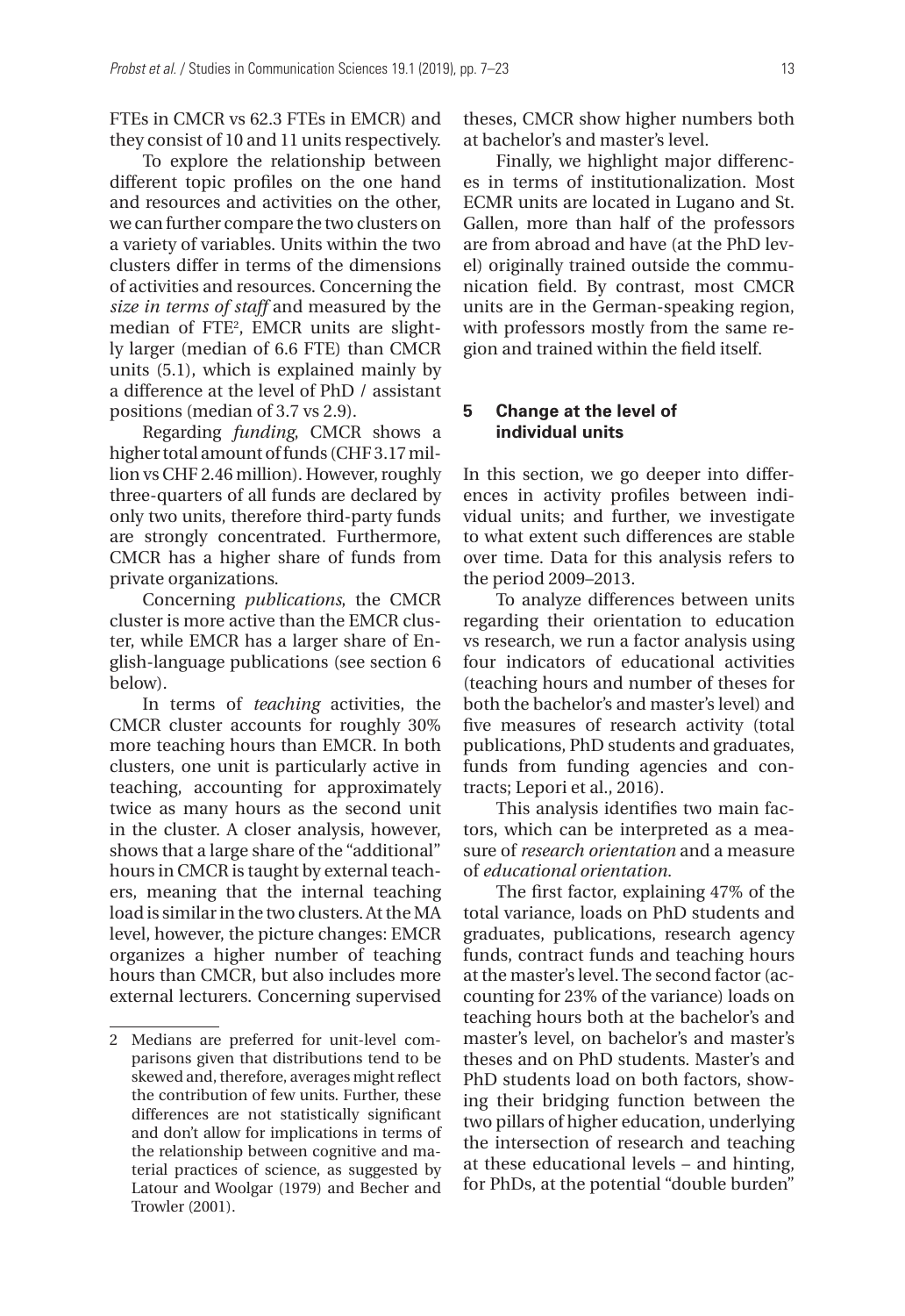

Figure 2: Research units' educational and research orientation

*Note:* Averages of the years in which the unit existed. The two axes are normalized scores for each unit for the two factors identified, i.e. a score = 1 is equal to the average of the whole sample. Bubble size is proportional to full staff; numbers are units' IDs. Units above the diagonal line are more specialized towards research (relative to the field's average), units below the line are more specialized towards education (see Lepori, Wise, Ingenhoff, & Buhmann, 2016).

at this career stage (see also the discussion on careers in section 7).

As illustrated by Figure 2, most units display a weak relative specialization, i.e. their balance between research and education is similar to the field's average, hinting at an environment that does not foster specialization. Three units are oriented more strongly towards education, and three towards research. Interestingly, five out of these six specialized units are located in the same university, probably indicating an environment that allows for more differentiation.

Further, it is interesting to see whether differences between units are stable over time. Since our data only cover the period 2009–2013, this analysis is mostly illustrative of a method that should be replicated over a longer time frame.

Results show a pattern differentiated by the activity considered and that changes in the overall field's activities are largely due to a few units. Regarding the number of total staff, one unit alone accounted for one-third of the total increase, while most of the total increase in professorial FTEs was concentrated in a single unit, which received four additional professors. As expected, those (larger) units that are organized as institutes (more than one professor, a larger number of total FTE) show more variation in their composition than units organized as chairs (one professor with a few junior researchers).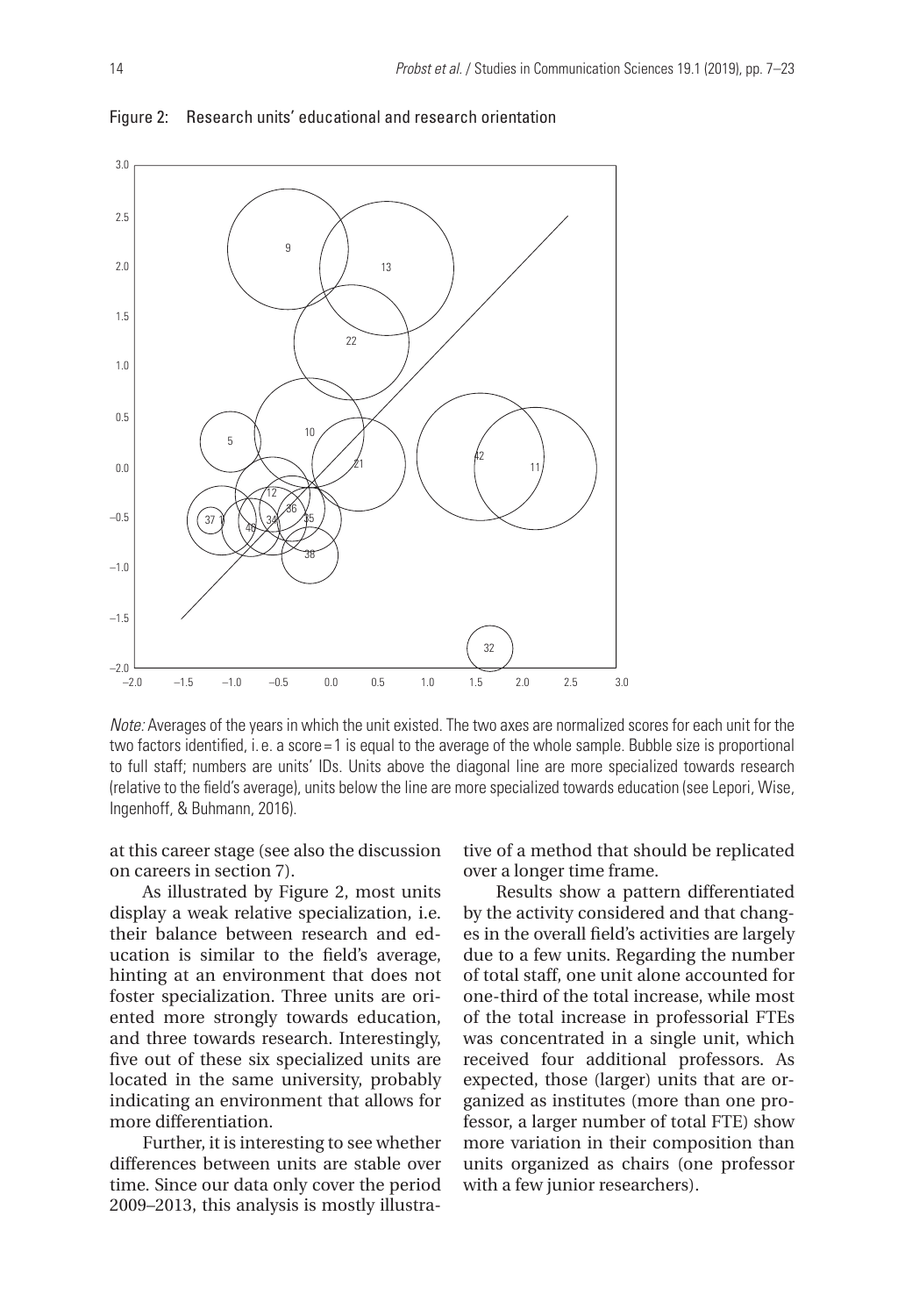|                                        | 2009 | 2010 | 2011 | 2012 | 2013 | Changes<br>2009-2013 |
|----------------------------------------|------|------|------|------|------|----------------------|
| Total publications                     | 231  | 161  | 151  | 182  | 215  | $-7%$                |
| Journal publications                   | 101  | 75   | 73   | 94   | 80   | $-21%$               |
| <b>Books</b>                           | 38   | 17   | 9    |      | 12   | $-68%$               |
| Book chapters                          | 80   | 61   | 62   | 75   | 117  | $+46%$               |
| Publications in English                | 135  | 90   | 79   | 109  | 108  | $-20%$               |
| Journal publications in Scimago        | 56   | 44   | 41   | 51   | 45   | $-20%$               |
| Journal publications in first quartile | 19   | 10   | 18   | 34   | 29   | $+53%$               |

#### Table 3: Publications, full sample, 2009–2013

*Source:* Wise, Lepori, Ingenhoff, and Buhmann (2015)

As for activities, differences between units (and absolute values) are quite stable for teaching at the bachelor's level, while substantial variation is observed at the master's level. Research agency and contract funds show an even higher variation; these funds are heavily concentrated in a few units and display important fluctuations between years.

This analysis therefore shows substantial differences between units within a field and differentiated patterns of evolution. Short-term variance in the units' activities is found mainly with regards to teaching at the master's level and project funding. Teaching at the bachelor's level is more stable and, therefore, constitutes the basis on which the units build their other activities. Finally, our analysis emphasizes that professorial positions are the critical resource for a unit's development and that this resource is mainly controlled by departments or faculties largely based on teaching activities (see Lepori et al., 2016).

# **6 Publication cultures**

Publications represent the most tangible way in which outputs of research activities are made available to a broader audience. Beside their content, they can also be seen as giving indications on the network of the researchers, their geographical area of activity, or their type of audience.

In many fields of science, recent decades have seen a pressure towards more English language international publications (for a critical discussion in the field

of MCS, see for example, Hanitzsch, 2016). Journal publications have become the gold standard, with a particular focus on journals contained and ranked in large databases, such as Scopus or Web of Science. However, in social science and humanities different publication cultures can be identified (Hicks, 2004), including an important role of book publication and of national languages. It is largely an open question whether convergence to a model oriented towards journals can be observed and is suitable to these disciplines.

These trends can also be observed in Swiss MCS. Table 3 shows the publication activity of the units considered for the years 2009–2013, including different types and characteristics of publications. This table is based on publicly available sources. Only the publications of people with an employment of at least 20% at the research unit were included in the sample, and no fractional counting for multi-authored publications was applied. The decline after 2009 is explained by methodological reasons. While in the first phase of the project, up to the year 2009, publication lists were provided by the individuals through a survey, the second phase did not use a survey and therefore relied on public sources, university databases, Google Scholar and CVs. From 2010 on, the data show a steady increase in the number of publications in general, while the proportion of publications written in English remained stable and the share of publications covered by Scimago, an international scientific database, tended to decrease. However, these trends should not be overinterpreted giv-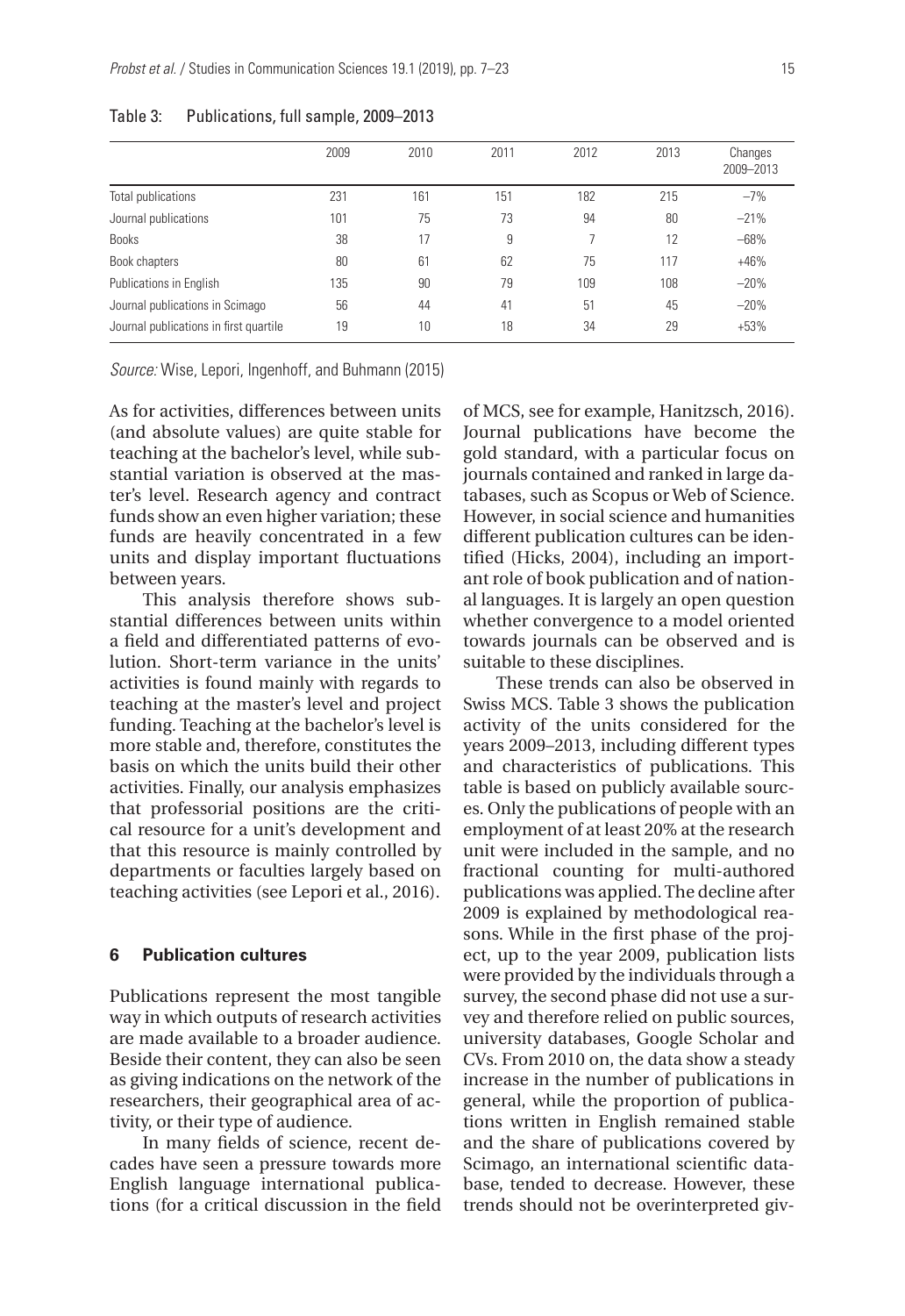

Figure 3: Composition of publications by groups of units, 2009–2013

*Note:* Note. CMCR: Units in the cluster of Classical Media and Communication Research. EMCR: Units in the cluster of Emerging Media and Communication Research.

en the small numbers and the short timeframe considered.

The analyses show an average productivity per person at the professorial / senior level of 4 peer-reviewed journal articles, 6 book chapters, 10 conference presentations and 1 monograph in the 5-year period 2005–2009 (see Lepori et al., 2011). However, this productivity is mainly generated by a small number of individuals: Out of a group of 74 professors, senior researchers and post-docs who actively publish, 14 individuals account for more than half of the total output. The scientific production of the field is thus strongly dependent on a small number of highly productive individuals. These individuals are distributed quite evenly between the units, as only one unit includes more than one individual with more than 30 entries in its publication list for the 5-year period.

English is the most frequent language of publication for journal articles and presentations to scientific conferences, while national languages prevail for all other types of publication (see, for example, Lepori et al., 2011). Roughly 20% of monographs, edited books, and book chapters are published in Switzerland, and slightly more than 20% of all conference presentations take place in Switzerland, while more than 45% of all conference presentations are held at conferences in countries

where none of the national languages of Switzerland is a national language (see Wise et al., 2015).

Journal publications reveal a broad scope (results from data 2005–2009, see Lepori et al., 2011): 571 entries are spread among 330 different journals, reflecting the diversity of the field. Only in 76 journals were more than one article published in the 5-year period, while only 17 journals account for more than 5 articles. By far the highest number of publications in a journal is found in "Studies in Communication Sciences", edited by the SACMR together with the University of Lugano (45 entries), followed by «Zeitschrift für Organisations-Entwicklung» (15), «Medienwissenschaft Schweiz» (12 – one of the two journals that merged into Studies in Communication Sciences in 2007), «Klartext» (10) and «Publizistik» (10). Regarding book publications, ten publishing houses published nearly half (338) of all (682) book publications, with large German publishing houses at the top (VS Verlag für Sozialwissenschaften, UVK Verlagsgesellschaft, Herbert von Halem Verlag, Haupt Verlag, and Springer Verlag each accounting for more than 30 publications).

A closer look highlights large differences between units that are associated with their topic orientation (Figure 3). CMCR units still largely publish in national lan-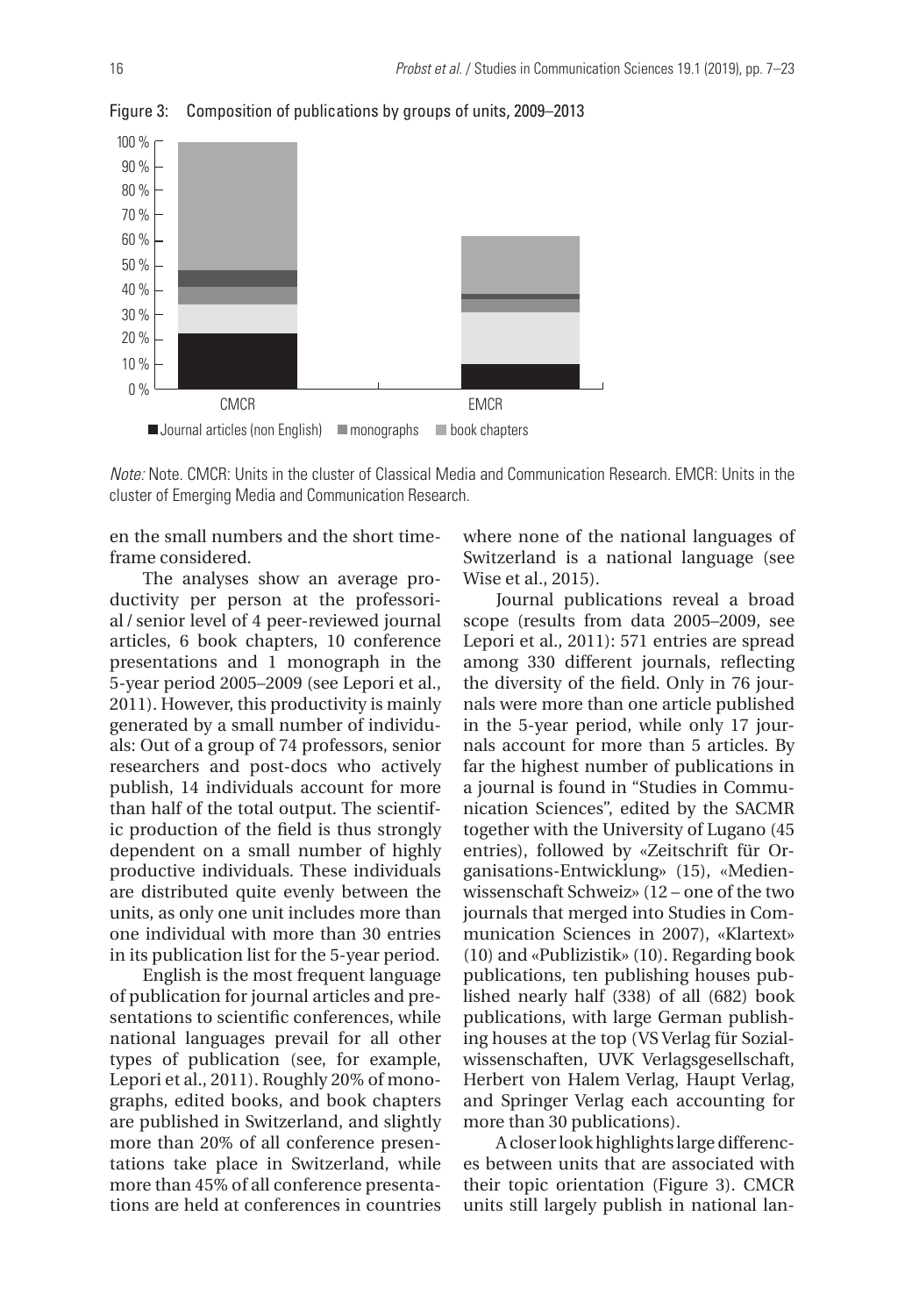



guages, notably German (with only 26% of the publications in English), while EMCR units mostly publish in English (58%). For EMCR units English journal papers represent the main type of publication media, while books and book chapters are the main outlet for CMCR units (alongside non-English journal publication, mostly German communication journals; Buhmann et al., 2015). As known from previous studies of communication research, differences in publication culture correspond to different topic and geographic orientation towards the German vs. the Anglo-Saxon world (see, for example, Lauf, 2001). However, at the same time, some practices are common to the whole field, like an important share of book publications, while in the CMCR English journal papers are also gaining in importance.

The analysis of the publication output could be extended in the future in several directions. On the one hand, the analysis of co-authorship would provide important insight into the collaboration patterns of the field and its (different) geographical orientations (Glänzel & Schubert, 2005). On the other hand, co-word analysis could provide more fine-grained insights on research topics and their evolution over time (Van den Besselaar & Heimeriks, 2006).

#### **7 Mobility and career pathways**

In the second project phase, we have undertaken a detailed analysis of the career paths of the people in the field. This analysis is relevant for different issues: to investigate the linguistic and cultural connections to neighbours, as revealed by the flow of people, particularly at the professorial level (Probst & Lepori, 2007; Lepori & Probst, 2009); to analyze to what extent changes in the structure of academic careers revealed by international (Enders & Musselin, 2008) and Swiss (Fumasoli & Goastellec, 2015) studies have also affected the MCS field; and to provide some empirical evidence to the ongoing debate on academic careers in Switzerland and complaints about the lack of stable positions for young researchers (SBFI, 2014). For each individual, the dataset systematically records all entry and exit events to units in the field, as well as instances of vertical mobility within the same unit (for example PhD students being hired as post-docs).

More than half of the 101 individuals identified in 2009 were still in the same research unit in 2013. Some had been promoted internally (mostly from PhD student to post-doc), while others remained in the same position. None of the 44 junior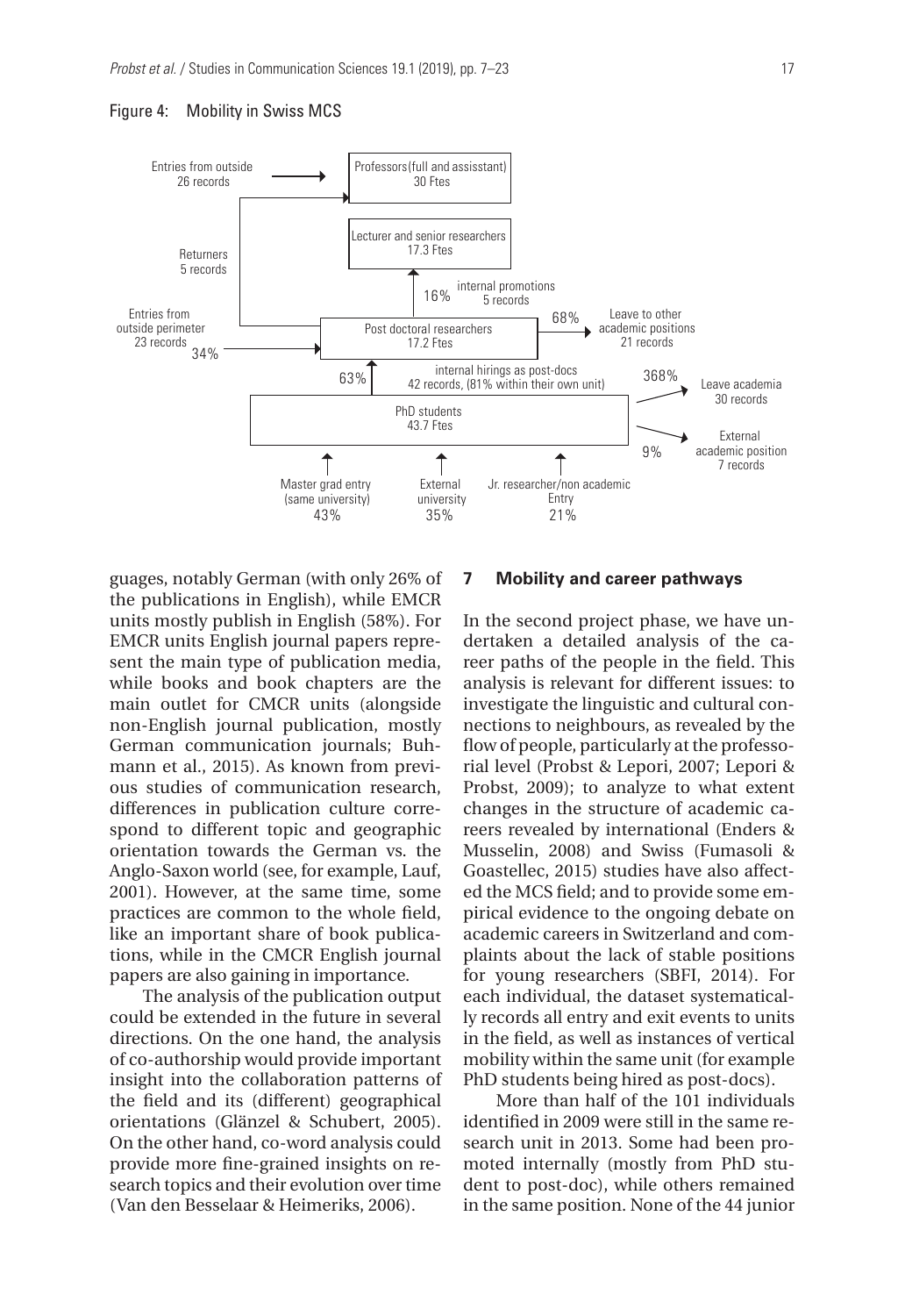researchers remained in the same position, however, with 18 of them appointed to a new function within their unit. Changes between research units in the same university are noted in only 3 cases – one professor and two junior researchers – and changes within the perimeter of analysis (i.e., those 22 research units included in our study) are also not frequent. Only 4 junior researchers left for a unit at another university, while 15 individuals left for units outside the perimeter of analysis (2 professors, 9 seniors and 4 junior researchers), and 6 junior researchers left for a non-academic job. Additionally, 6 PhD students left before completion of their PhD. Finally, 4 professors retired.

When analysing the whole sample, and not only the 2009 cohort as above, a broader picture is possible, with the limitation that two thirds of the individuals have been members of the research units for 4 years or less. Hence, the extent of stability might be overestimated.

Among these 322 individuals, 178 remained in the same position, while 46 changed their position within the same unit. Among the others, the distribution of exit "destinations" is rather similar in the whole sample as in the 2009 cohort, with small exceptions: The share of uncompleted PhDs is 50% higher in the overall cohort (20 out of 98 individuals leaving the research unit as compared to 6 out of 45), while – as can be expected – the share of retirements is higher in the 2009 cohort than in the overall cohort (as only 1 person who started working in a research unit after 2009 had already retired by 2013).

A total of 33 individuals left their unit for another academic unit, with 9 of them remaining in Switzerland and the others leaving for the United Kingdom (7), Italy (6), Germany (5), the United States (2), Sweden (2), and other countries (2).

Overall, the sample contains 316 entry events, with more than half of them being at the junior level (169) compared to 97 at senior level and 50 at professorial level.

Of the 50 entries at the professorial level 26 are from an academic unit outside the perimeter. Only two of these individuals were working in Switzerland before,

while the others came from Germany (10), Italy (6), the US (3), the UK (2), and other countries (3), thereby showing the strong prevalence of entries from the linguistic region of the hiring university. Ten entries occurred from other research units in the perimeter (9 of them being promotions to the professorial level, as only 1 exit of a professor to another unit in the perimeter is registered). In only 5 cases did internal promotion occur, while in 8 cases the entry event could not be accounted for in the data collection.

At the senior level, a large share (43 out of 97) of all entries were internal promotions, while 4 individuals entered from another unit in the perimeter. The 30 entries from outside the perimeter of the study also show the pattern of the linguistic region: Italy (12) and Germany (7) are the most important countries of origin, while 5 entries were from within Switzerland. Furthermore, 2 entries are registered from the US and the UK respectively, and 2 from other countries. At this level, 2 entries from a non-academic position also occurred during the period of study, while in 9 cases the entry event could not be accounted for.

The picture differs strongly at the junior level. As might be expected, a large share of all entries (125 out of 169) are from the master's level. These entries usually occur from the same university (73) or from a university abroad (44), while it is clearly uncommon that a master's graduate from one Swiss university is employed at the junior level at another Swiss university (8 individuals). This might be explained by linguistic barriers, but also by a pattern where professors identify among their master's students promising PhD candidates and hire them directly without an open call. However, there are also a few entries from other academic units (6 in the same department, 2 within the perimeter, 13 outside the perimeter), changes of function within the unit (8) and 10 entries from non-academic positions. In 5 cases, no information was available.

Figure 4 summarizes the mobility patterns in Swiss MCS in the 5-year period from 2009 to 2013. It shows a clear divide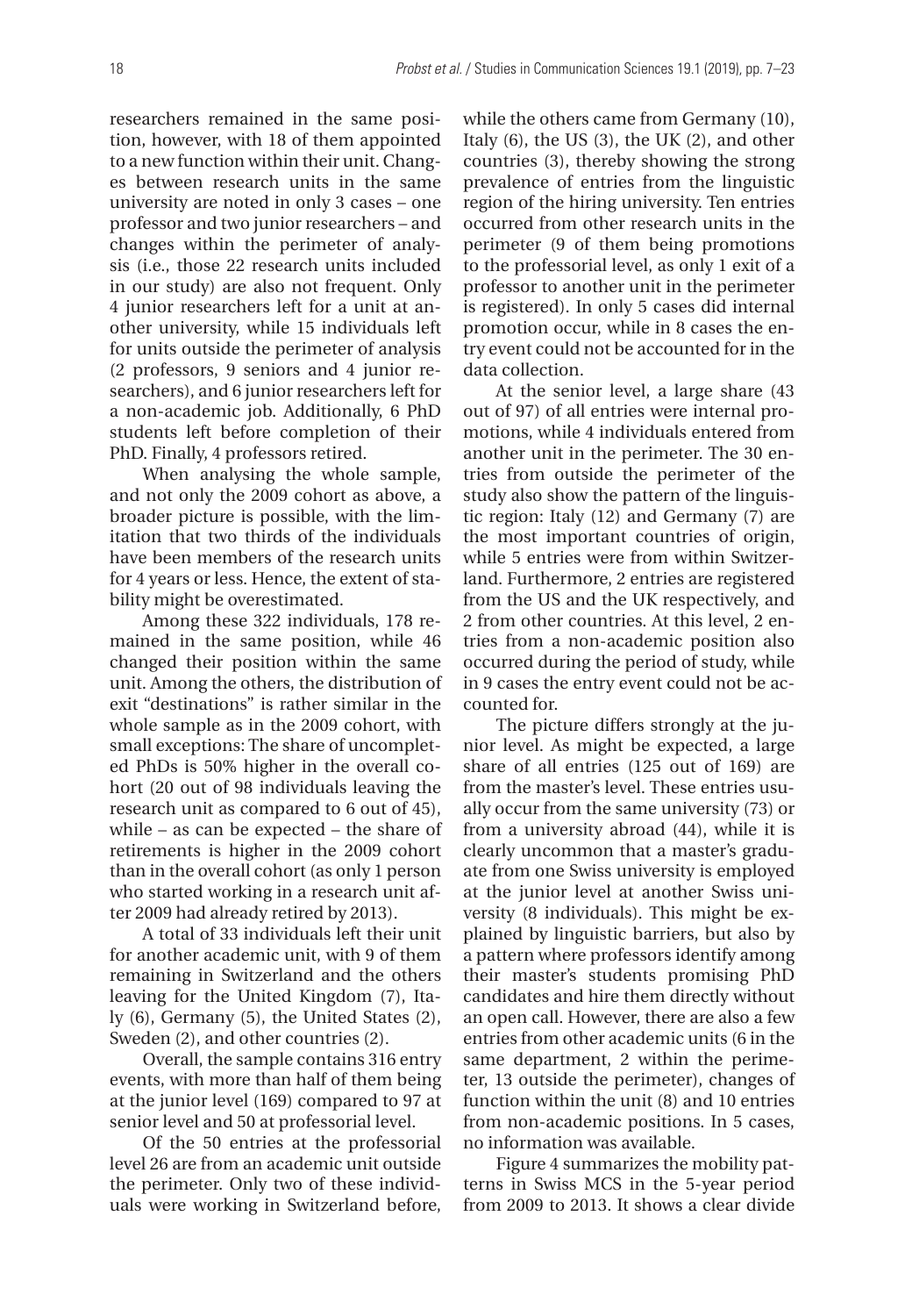between the professorial level and that of young researchers. At the top level of the academic hierarchy, hiring is clearly international with a focus on linguistic neighbours as well as the US and UK– chances to become a professor for local people being very limited, unless they have been abroad for a period ('returners'). On the contrary, the PhD and post-doc level are characterized by a large degree of 'inbreeding' (Horta, Veloso, & Grediaga, 2010), where most PhDs are hired within the same unit for a first post-doctoral period. This is, however, a transitory situation, with most of these people moving to other academic positions or leaving academia within a 4-year period. Between the two, we could identify a small group of 'survivors' who managed to stay long-term in the same university in positions like lecturer and senior researcher, but with almost no chance to get to a professorial position (see Buhmann et al., 2017).

#### **8 Conclusions**

With this analysis of the overall evolution, topic diversity, publications, careers and changes at the level of individual units, we have given a broad picture of the field of MCS in Switzerland over the last decade. This picture can be helpful for established researchers to better understand their scientific environment, as well as for young researchers to learn more about the expectations towards them with respect to their career and to evaluate their own career options. The analyses show that the field as a whole has reached a consolidation phase, with rather stable personnel structures (i.e., resources) and teaching activities at the bachelor's level. Other resources, i.e., funding, show some variation, as do teaching activities at the master's level. Also, at the level of individual units, more variation throughout the years is visible. However, in the overall profiles, the units are mostly rather stable.

It can be said, therefore, that the field is currently in a rather stable, consolidated situation. This is also reflected in its resources, which are unlikely to grow exponentially in the coming years. This means that we can expect future job opportunities to come only from replacing the former positions of retired professors rather than from new, additional positions being created. While job descriptions in many of the classical as well as the emerging fields of communication might be aligned to the new challenges of digitalization, the total number of positions is expected to remain stable.

At the same time, however, the field also faces various challenges, with factors influencing both the academic profession and the professionals in the field of MCS studies and teaching. The most prominent factor might be digitalization, which is likely to have an impact on both areas. This can already be observed in the current discussion in the German-speaking region, where the question of the field's identity is seeing a revival (see for example Wilke, 2016; Hepp, 2016; Jarren, 2016; Theis-Berglmair, 2016), with discussions about the subject that the field is concerned with being of central importance. Communities that were formerly separated as studying mass and individual communication might find common ground, including increasingly through research funding, new teaching modules and courses in the area of digitalization. This process might produce some tension: Wilke (2016), for example, pictures the history of the field of MCS as an integrating field of science (Integrationswissenschaft) and points to the differentiation process that has taken place over recent decades. He warns that this differentiation might lead to disintegration and asks whether a common ground in the field still exists. It seems possible that this common ground is currently being reshaped.

Digitalization, however, also has its influences on academic life. The way we learn, teach, collaborate and do research is challenged; new tools might imply a new culture. For young scholars, it is essential to be familiar with new methods and approaches in order to cope with big data, datafication and automated learning tools. This might additionally promote a change in traditional separations in the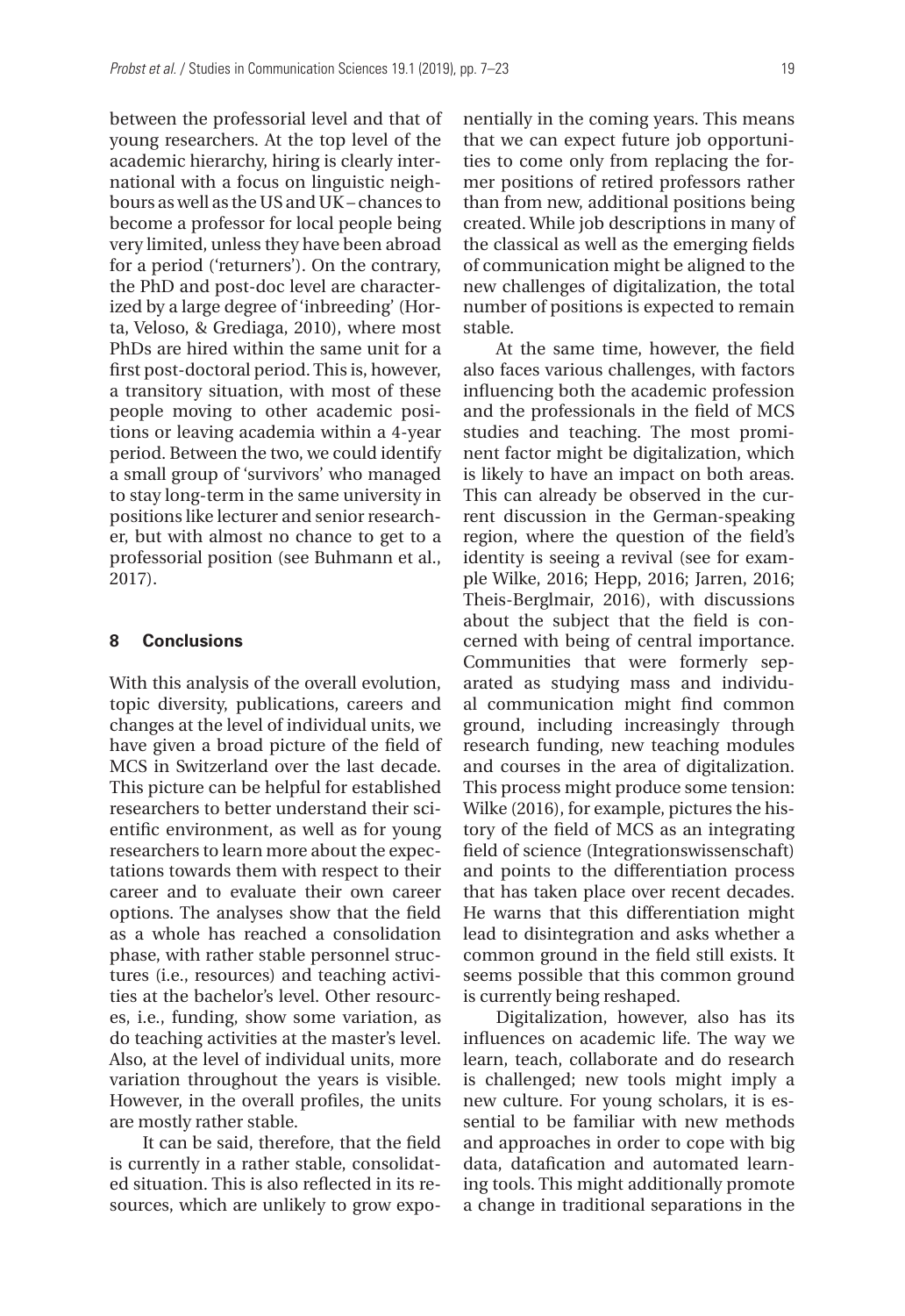field, allowing for new collaborations, but also collaboration cultures, to emerge. It seems likely that some changes in existing structures – both in terms of organization and curricula – might occur, and that new units combining subjects that were hitherto separated might emerge.

A further challenge for the field is a certain pressure towards homogenization: international norms and values concerning the conduct of research are increasingly gaining ground, visible for example in performance agreements fixing performance measures (also described in the general trend of "new public management"), in the urgency to increase one's publication output (see, for example, Hanitzsch, 2016), especially in the English language and in international outlets, or in the fact that international mobility is becoming more and more a precondition for an academic career. This creates tensions with respect to traditional links to Swiss society and cultures(s) that will have to be managed carefully.

Coming back to our initial RQs, our results demonstrate the growing number of English journal publications, which also mirrors the growing pressure towards more publication in international journals, especially for young tenured scholars. As a consequence, many young PhD students now aim at writing a paper dissertation, comprising 3–4 empirical journal papers and a summary article. At the same time, this tendency also raises lots of concerns and discussions within the community (see, for example, DGPuK, 2017) that point at a potential future loss of theory development and deeper understanding of the overall field of communication science. However, "countermovements" become visible as well: we also observe a strong recognition of the need to evaluate the quality and not only the quantity and impact factors of journal articles. Many Swiss universities, as well as the Swiss National Foundation, have already signed the so-called DORA principles ("San Francisco Declaration on Research Assessment")<sup>3</sup>, in which comprehensive assessments away

from journal-based metrics like Journal Impact Factors are recommended, and institutions are asked to "consider the value and impact of all research outputs (including datasets and software) in addition to research publications, and consider a broad range of impact measures including qualitative indicators of research impact, such as influence on policy and practice"4 . Our approach and instrument presented in this paper, encouraging the measurement of research units and researchers through their various activities like scientific production (also comprising community recognition and research training), education and transfer activities as well as resources, might be one fruitful approach to support such a comprehensive assessment.

Hence, it remains important to continue observing the field of MCS in the future. The picture we have given in our study provides useful information and important indicators for further analyses of the field.

#### **References**

- Altmeppen, K., Weigel, J., & Gebhard, F. (2011). Forschungslandschaft Kommunikationsund Medienwissenschaft*. Publizistik, 56*(4), 373–398. doi:10.1007/s11616-011- 0132-7
- Becher, T. & Trowler, P. R. (2001*). Academic tribes and territories. Intellectual enquiry and the culture of disciplines.* Ballmoor, UK & Philadelphia, PA: The Society for Research into Higher Education and Open University Press.
- Bonfadelli, H. & Bollinger, E. (1987). Entwicklungen und Stand der Publizistikwissenschaft in der Schweiz. In F. H. Fleck, U. Saxer, & M.F. Steinmann (Eds.), *Massenmedien und Kommunikationswissenschaft in der Schweiz. Jubiläumsschrift der SGKM* (pp. 3–17). Zurich, CH: Schulthess Polygraphischer Verlag.
- Bonfadelli, H. (2007). Publizistikwissenschaft und Medienforschung: Berufsfelder mit Perspektive. In M. Marr (Ed.), *Kommu-*

<sup>3</sup> https://sfdora.org (21.02.2019)

<sup>4</sup> https://sfdora.org/read/(Dora-Principles Point 5)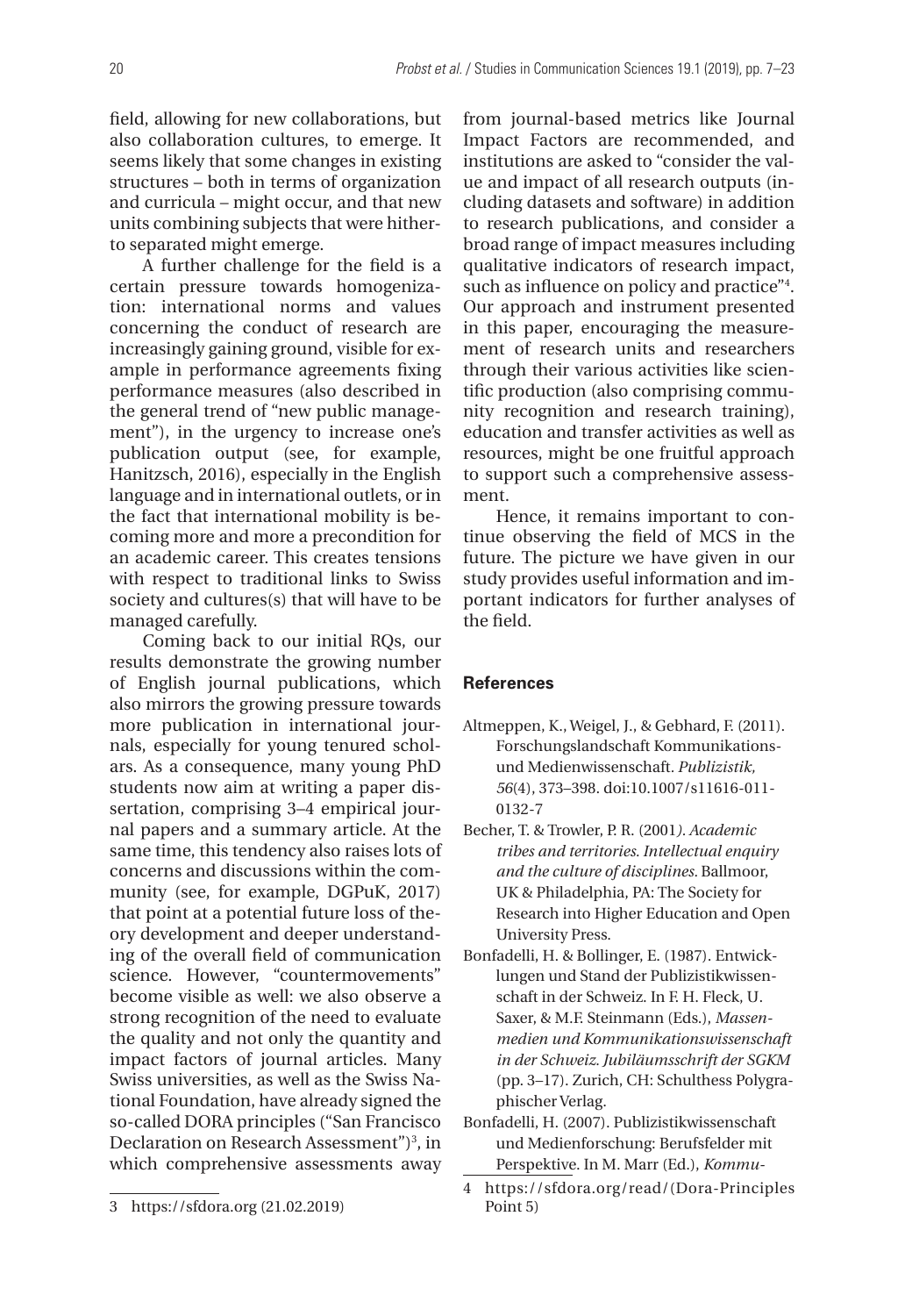*nikationsallrounder für die Mediengesellschaft Schweiz* (pp. 81–85). Zürich: vdf Hochschulverlag AG.

- Braam, R., & van den Besselaar, P. (2010). Life cycles of research groups: The case of CWTS. *Research Evaluation, 19*(3), 17–18. doi:10.3152/095820210X503465
- Buhmann, A., Ingenhoff, D., & Lepori, B. (2015). Dimensions of diversity: Mapping the field of media and communication studies by combining cognitive and material dimensions. *European Journal of Communication Research, 40*(3), 267–293. doi:10.1515/ commun-2015-0010
- Buhmann, A., Lepori, B., & Ingenhoff, D. (2017, August). *Clashing conventions: Exploring human resource management in the cleavage between local orders and global standards.* Paper presented at the Annual Conference of the Consortium of Higher Education Researchers (CHER), Jyväskylä, Finland.
- Corner, J. (2013). Is there a 'field' of media research? – The 'fragmentation' issue revisited. *Media, Culture & Society*, *35*(8)*,* 1011– 1018. doi:10.1177/0163443713508702
- Couldry, N. (2013). If not a single field, then what? *Media, Culture & Society, 35*(8), 1023–1026. doi:10.1177/0163443713508704
- DGPuK (2017). Debatte: Promotionsverfahren in der Kommunikationswissenschaft. *Aviso, 64.* URL: https://www.dgpuk.de/sites/ default/files/Aviso\_64\_01-20171.pdf
- Donsbach, W. (2006). The identity of communication research. *Journal of Communication*, *56*(3)*,* 437–448. doi:10.1111/j.1460- 2466.2006.00294.x
- Enders, J. & Musselin, C. (2008). Back to the future? The academic professions in the 21st century. In OECD (Ed.), *Higher Education to 2030, Volume 1, Demography* (pp. 125–150). Paris: OECD Publishing.
- Fumasoli, T., & Goastellec, G. (2015). Recruitment of academics in Switzerland: E pluribus unum? In U. Teichler & W. Cummings (Eds), *Forming, Recruiting and Managing the Academic Profession* (pp.145–161)*.*  Cham, CH: Springer. doi:10.1007/978-3- 319-16080-1\_8
- Glänzel, W., & Schubert, A. (2005). Analysing scientific networks through co-authorship. In H. F. Moed, W. Glänzel, & U. Schmoch (Eds.), *Handbook of quantitative science*

*and technology research* (pp. 257–276). Dordrecht, NL: Kluwer Academic Publications. doi:10.1007/1-4020-2755-9\_12

- Gray, J., & Lotz, A. D. (2013). A robust and dynamic field. *Media, Culture & Society, 35*(8)*,* 1019–1022. doi:10.1177/0163443713508703
- Gysin, N., Meier, P., Blum, R., Häussler, T., & Süss, D. (2004). *Evaluation der Kommunikations- und Medienwissenschaft in der Schweiz. Selbstevaluationsbericht*. Bern.
- Hanitzsch, T. (2016). Impact und Normalwissenschaft. Die Fachzeitschrift als Treiber einer neuen Wissenschaftskultur – ein Zwischenruf. *Publizistik, 61*(1), 41–50. doi:10.1007/s11616-015-0250-8
- Hepp, A. (2016). Kommunikations- und Medienwissenschaft in datengetriebenen Zeiten. *Publizistik*, *61*(3), 225–246. doi:10.1007/s11616-016-0263-y
- Hessels, L. K. & Freeman, J. (2010). *Science and the struggle for relevance*. Oisterwijk, NL: Uitgeverij BOXPress.
- Hicks, D. (2004). The four literatures of social science. In H. F. Moed, W. Glänzel, & U. Schmoch (Eds.), *Handbook of quantitative science and technology research* (pp. 473– 496). Dordrecht, NL: Kluwer Academic Publishers. doi:10.1007/1-4020-2755-9\_22
- Hicks, D., Wouters, P., Waltman, L., De Rijcke, S., & Rafols, I. (2015). Bibliometrics: The Leiden Manifesto for research metrics. *Nature, 520*, 429–431.
- Horta, H., Veloso, F., & Grediaga, R. (2010). Navel gazing: Academic inbreeding and scientific productivity. *Management Science, 56*(3)*,* 414–429. doi:10.1287/ mnsc.1090.1109
- Jarren, O. (2016). Nicht Daten, sondern Institutionen fordern die Publizistik- und Kommunikationswissenschaft heraus. *Publizistik*, *61*(4)*,* 373–383. doi:10.1007/ s11616-016-0301-9
- Latour, B., & Woolgar, S. (1979). *Laboratory life. The construction of scientific facts.* Princeton, NJ: Princeton University Press.
- Lauf, E. (2001). "Publish or perish?" Deutsche Kommunikationsforschung in internationalen Fachzeitschriften. *Publizistik, 46*(4), 369–382. doi:10.1007/s11616-001-0119-x
- Larédo, P., & Mustar, P. (2000). Laboratory activity profiles: An exploratory ap-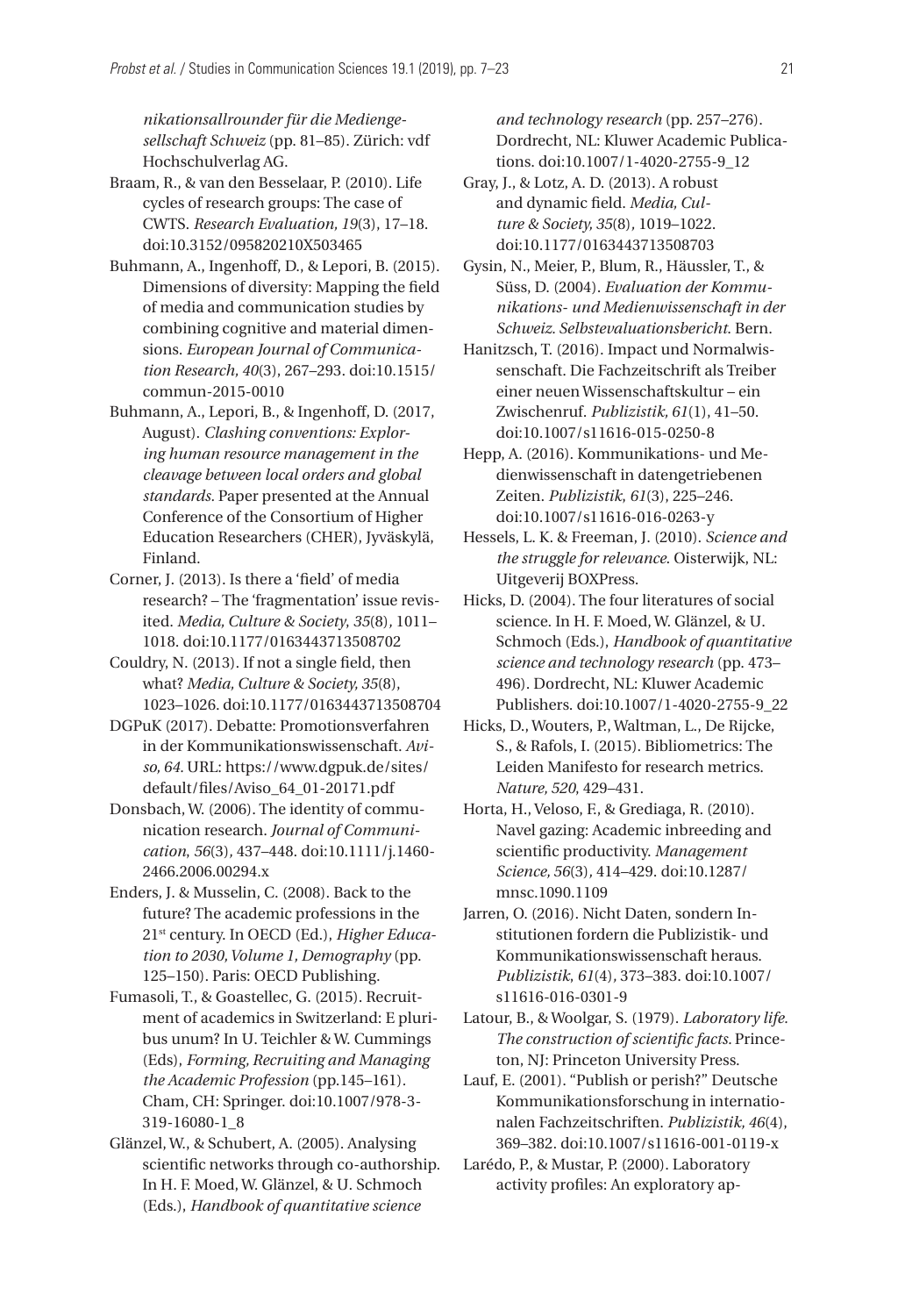proach. *Scientometrics, 47*(3), 515–539. doi:10.1023/A:1005671901143

- Lepori, B. (2008). Research in non-university higher education institutions. The case of the Swiss Universities of Applied Sciences. *Higher Education*, *56*(1), 45–58. doi:10.1007/s10734-007-9088-y
- Lepori, B., Wise, M., Ingenhoff, D., & Buhmann, A. (2016). The dynamics of university units as a multi-level process. Credibility cycles and resource dependencies. *Scientometrics, 109*(3)*,* 2279–2301. doi:10.1007/ s11192-016-2080-5
- Lepori, B., & Probst, C. (2009). Using curriculum vitae for mapping scientific fields. A smallscale experience for Swiss communication sciences. *Research Evaluation, 18*(2)*,* 125–134. doi:10.3152/095820209X441772
- Lepori, B., Ingenhoff, D., Probst, C., Donzallaz, D., Hove, I., & Bähni, A. (2011). *Measuring research output in communication sciences and educational sciences between international benchmarks, cultural differences and social relevance.* Project report. Lugano & Fribourg, CH.
- Lepori, B., Probst, C., & Ingenhoff, D. (2012). Profile statt Rankings: Eine Methode zur Darstellung von Aktivitäten institutioneller Einheiten der Kommunikationswissenschaft. *Medien & Kommunikationswissenschaft, 60*(1)*,* 80–101. doi:10.5771/1615- 634x-2012-1-80
- Leydesdorff, L., & Probst,C. (2009). The delineation of an interdisciplinary specialty in terms of a journal set: The case of communication studies. *Journal of the American Society for Information Science and Technology, 60*(8)*,* 1709–1718. doi:10.1002/ asi.21052
- Meier, P., & Blum, R. (2004) Im schweizerischen Erdreich verwurzelte Wissenschaft. Zur Fachgeschichte der Journalistik und Zeitungskunde in der Schweiz vor 1945. In W. Duchkowitsch, F. Hausjell & B. Semrad (Hrsg.), *Die Spirale des Schweigens. Zum Umgang mit der nationalsozialistischen Zeitungswissenschaft* (pp. 167177). Münster: LIT Verlag.
- Meyen, M. and Löblich, M. (2006). *Klassiker der Kommunikationswissenschaft. Fach- und Theoriegeschichte in Deutschland*. Konstanz, GE: UVK.
- O'Sullivan, P. (1999). Bridging the mass-interpersonal divide. Synthesis Scholarship in HCR. *Human Communication Research, 25*(4)*,* 569–588. doi:10.1111/j.1468-2958.1999.tb00462.x
- Olivesi, S., (Ed.) (2006). *Sciences de l'Information et de la Communication. Objets, savoirs, discipline.* Grenoble, FR: Presses universitaires de Grenoble.
- Probst, C., Lepori, B., & Ingenhoff, D. (2010). Mehrdimensionale Profile von Forschungsgruppen: Ein Vorschlag für die Erhebung von Forschungsleistung in der Kommunikationswissenschaften. *Qualität in der Wissenschaft, 4*, 98–105.
- Probst, C., & Lepori, B. (2007). Für eine Kartographie der Schweizer Kommunikationswissenschaften. *Studies in Communication Sciences, 7*(1)*,* 253–270. doi:10.5169/ seals-791076
- Probst, C., Lepori, B., De Filippo, D., & Ingenhoff, D. (2011) Profiles and beyond: Constructing consensus on measuring research output in communication sciences. *Research Evaluation, 20*(1)*,* 73–88. doi:1 0.3152/095820211X12941371876102
- Putnam, L. L. (2001). Shifting voices, oppositional discourse, and new visions for communication. *Journal of Communication, 51*(1)*,* 38–51. doi:10.1111/j.1460-2466.2001. tb02871.x
- Reardon, K. K., & Rogers, E. M. (1988). Interpersonal versus mass media communication. A false dichotomy. *Human Communication Research, 15*(2)*,* 284–303. doi:10.1111/j.1468-2958.1988.tb00185.x
- Rice, R. L., Borgman, C. & Reeves, B. (1988). Citation networks of communication journals, 1977–1985. Cliques and positions, citations made and citations received. *Human Communication Research, 15*(2)*,* 256-283. doi:10.1111/j.1468-2958.1988. tb00184.x
- Rogers, E. M. (1994). *A history of communication study. A biographical approach*. New York: The Free Press.
- Saxer, U. (2007). Schweizerische Kommunikationswissenschaft: Transdisziplinär? *Studies in Communication Sciences, 7*(1)*,* 231–252. doi:10.5169/seals-791075
- Schade, E. (Ed.) (2005). *Publizistikwissenschaft und öffentliche Kommunikation. Beiträge*